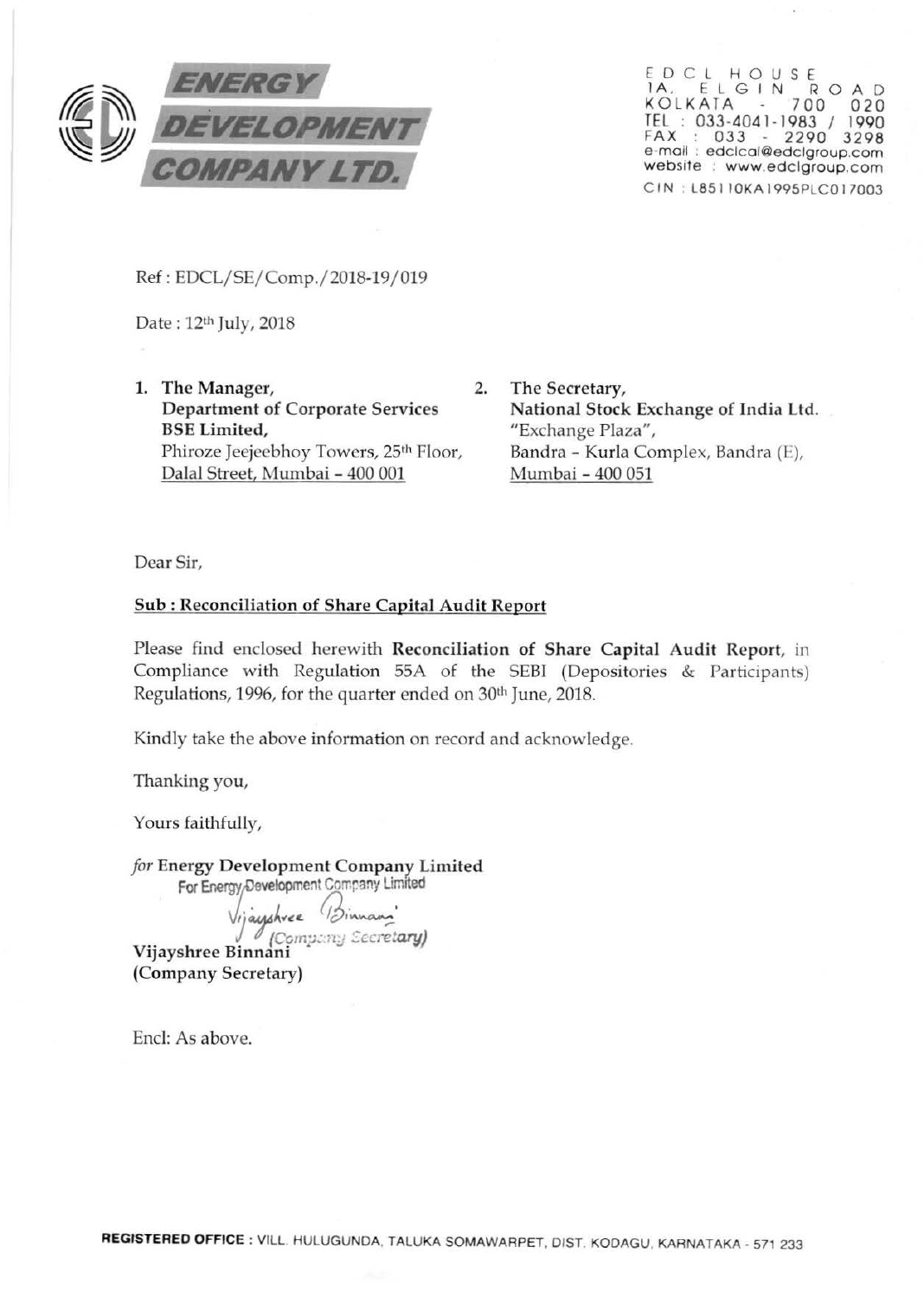# . **P. SARAWAGI & ASSOCIATES**  COMPANY SECRETARIES

NARAYAN! BUILDING Room No. 107, First Floor 27, Brabourne Road, Kolkata - 700 001 Phone: (0) 2210-9146, 4004-0452 (F) +91-33-2262-4788 (M) 98311 -96477 e-mail : pawan.sarawagi@gmail.com. pawan@sarawagi.in website : www.sarawagi.in

Tbe Board of Directors Energy Development Company Limited Regd. Office : Vill - Hulugunda Taluka Somawarpet, Dist. : Kodagu Kamataka - 571 233

# RECONCILIATION OF SHARE CAPITAL AUDIT REPORT FOR THE QUARTER ENDED  $30^{\text{TH}}$  JUNE, 2018

We have examined the Register of Members furnished by Energy Development Company Limited (hereinafter referred to as "the Company") and its Registrars and Share Transfer Agents, Niche Technologies Private Limited, for issuing the Repott, in accordance with Regulation 55A of the SEBI (Depositories and Participants) Regulations, 1996 and the SEBI's Circular No. D&CC/FITTC/CIR-16/2002 dated 31<sup>st</sup> December, 2002 (as amended).

The statement of particulars for the quarter ended  $30<sup>th</sup>$  June, 2018 requires to be furnished is annexed herewith in the format prescribed by SEBI for the said Reconciliation of Share Capital Audit Report.

ln our opinion and to the best of our knowledge and according to the information and explanations given to us and based on such verification as considered necessary, we hereby certify that particulars given in the Annexed Report are true and correct.

### For P. SARAWAGI & ASSOCIATES Company Secretaries



Place : Kolkata Date:  $12^{th}$  July, 2018

( ceaul

( P.K. Sarawagi) Proprietor Membership No. FCS 3381 Certificate of Practice No. : 4882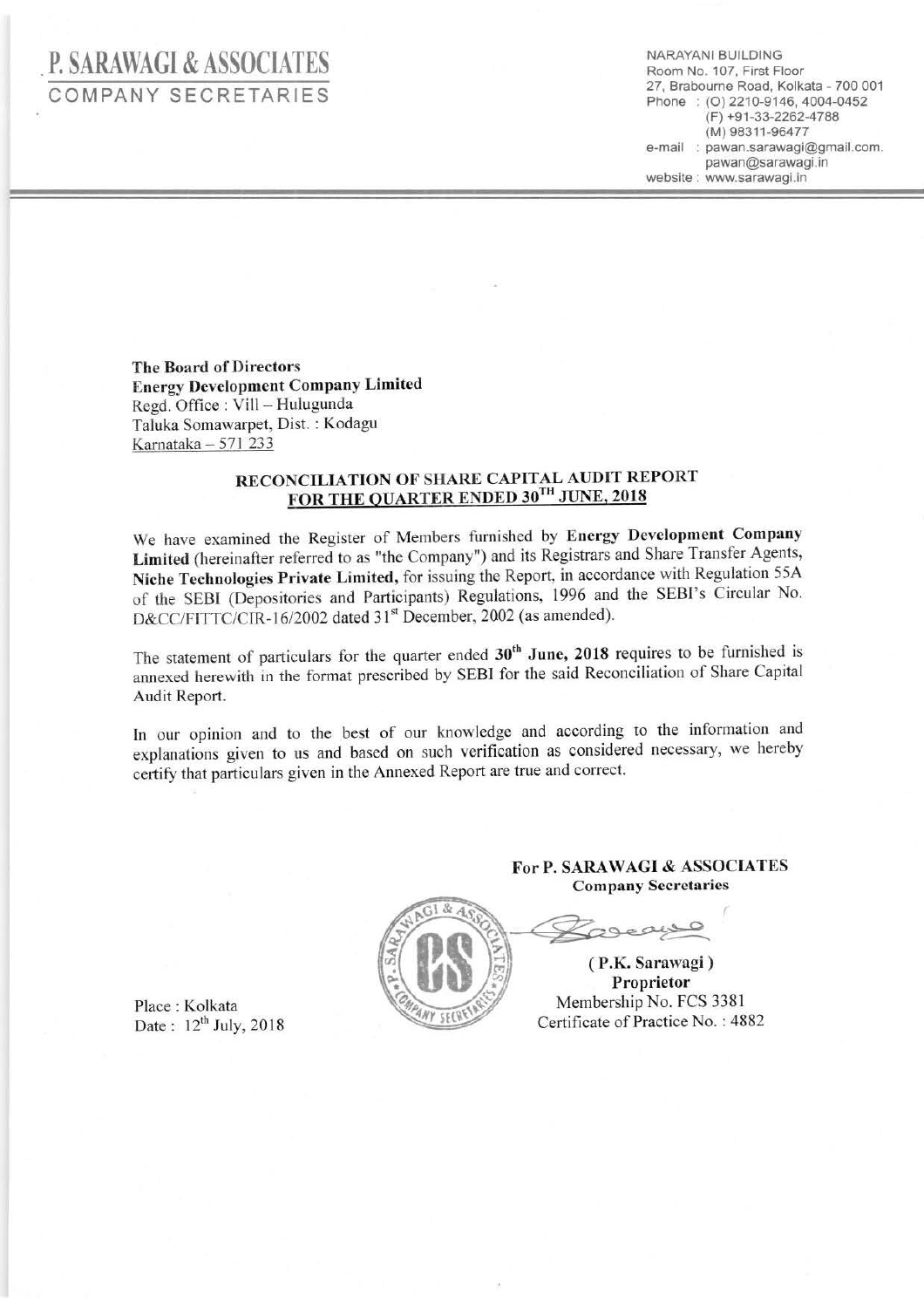# RECONCILIATION OF SHARE CAPITAL AUDIT REPORT

| 1.  | For Quarter Ended                                                                                                     | ÷              | 30 <sup>th</sup> June, 2018                                                |           |                                               |
|-----|-----------------------------------------------------------------------------------------------------------------------|----------------|----------------------------------------------------------------------------|-----------|-----------------------------------------------|
| 2.  | <b>ISIN</b>                                                                                                           | ţ.             | INE306C01019                                                               |           |                                               |
| 3.  | Face Value                                                                                                            | ÷              | Rs.10/- each                                                               |           |                                               |
| 4.  | Name of the Company                                                                                                   | :              | <b>Energy Development Company Limited</b>                                  |           |                                               |
| 5.  | Registered Office Address                                                                                             | $\ddot{\cdot}$ | Vill - Hulugunda, Taluka Somawarpet,<br>Dist.: Kodagu, Karnataka - 571 233 |           |                                               |
| 6.  | Correspondence Address                                                                                                | ÷              | EDCL House, 1A Elgin Road<br>Kolkata - 700 020                             |           |                                               |
| 7.  | Telephone & Fax Nos.                                                                                                  | $\ddot{\cdot}$ | Phone: (033) 4041-1983/1990<br>Fax No.: (033) 2290-3298                    |           |                                               |
| 8.  | E-mail Address                                                                                                        | ÷              | secretarial@edclgroup.com                                                  |           |                                               |
| 9.  | Names of the Stock Exchanges where<br>the Company's securities are listed                                             | $\frac{1}{4}$  | 1. BSE Limited                                                             |           | 2. National Stock Exchange of India           |
|     |                                                                                                                       |                | Limited                                                                    |           |                                               |
| 10. | <b>Issued Capital</b>                                                                                                 | $\ddot{\cdot}$ | Number of<br>Shares<br>4,75,00,000                                         |           | % of Total<br><b>Issued Capital</b><br>100.00 |
| 11. | Listed Capital (Exchange-wise)<br>(as per Company's records)                                                          |                | 4,75,00,000                                                                |           | 100.00                                        |
| 12. | Held in Dematerialised Form in CDSL                                                                                   |                | 94,06,507                                                                  |           | 19.80                                         |
| 13. | Held in Dematerialised Form in NSDL                                                                                   |                | 3,80,62,087                                                                |           | 80.13                                         |
| 14. | Physical                                                                                                              |                | 31,406                                                                     |           | 0.07                                          |
| 15. | Total Number of Shares (12+13+14)                                                                                     |                | 4,75,00,000                                                                |           | 100.00                                        |
| 16. | Reasons for difference, if any, between<br>Not Applicable.<br>÷<br>10&11, 10&15 and 11&15                             |                |                                                                            |           |                                               |
| 17. | Certifying the details of changes in :<br>share capital during the quarter under<br>consideration, as per table below |                | Nil.                                                                       |           |                                               |
|     |                                                                                                                       |                |                                                                            |           | In principal                                  |
|     | Listed on<br>Applied/<br>Not<br>exchanges                                                                             | stock          | Whether                                                                    | Whether   | approval<br>pending for<br>stock              |
|     | No. of<br>applied                                                                                                     | (specify       | intimated                                                                  | intimated | exchanges                                     |
|     | Particulars*<br>for listing<br><b>Shares</b>                                                                          | names)         | to CDSL                                                                    | to NSDL   | (specify names)                               |

\* Rights, Bonus, Preferential Issue, ESOPs, Amalgamation, Conversion, Buyback, Capital Reduction, any other (to specify)

Energy Development Company Limited